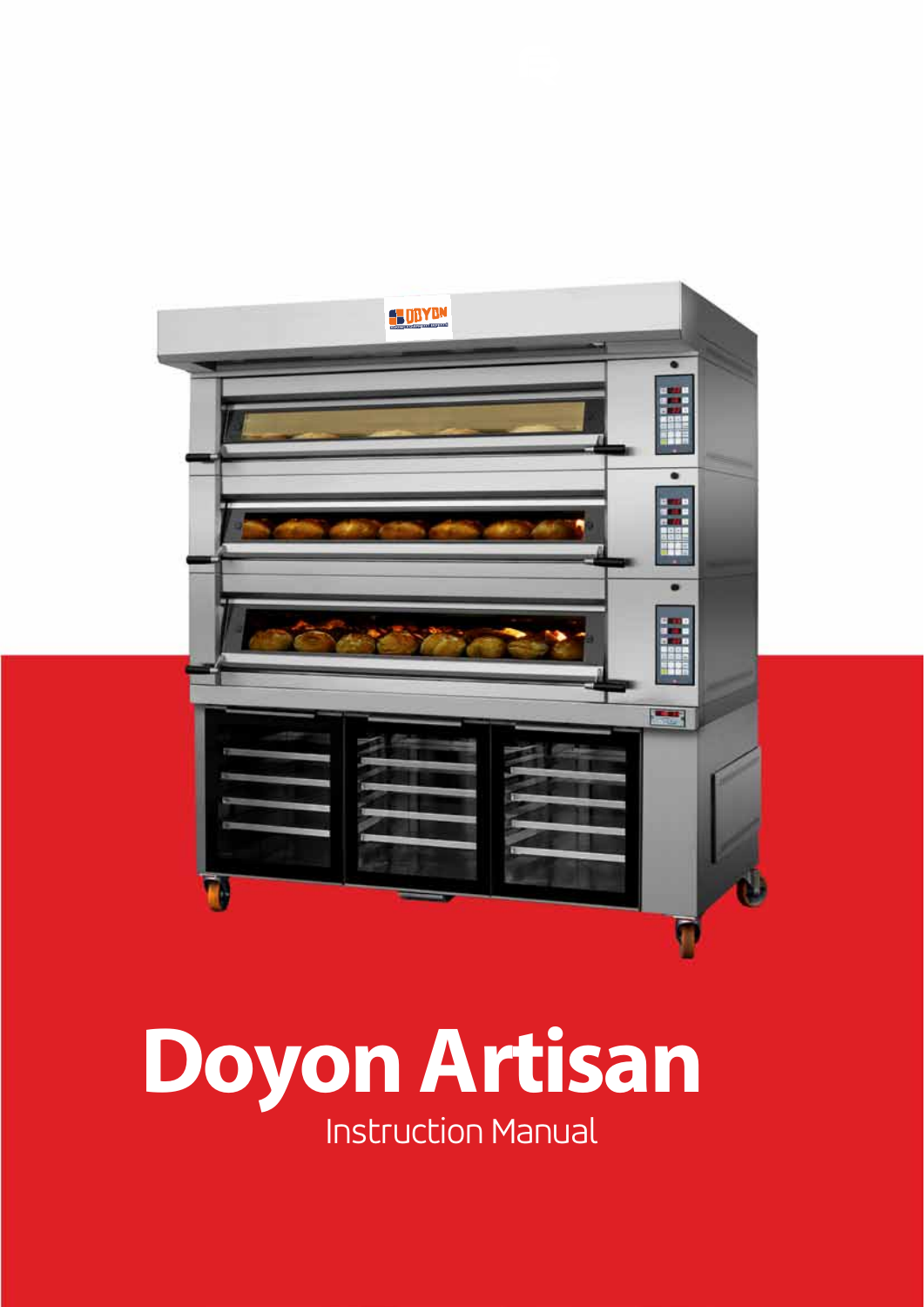### **Table of contents**

| 2. |     |                                                                          |  |  |
|----|-----|--------------------------------------------------------------------------|--|--|
|    | 2.1 |                                                                          |  |  |
|    | 2.2 |                                                                          |  |  |
| 3. |     |                                                                          |  |  |
| 4. |     |                                                                          |  |  |
|    | 4.1 |                                                                          |  |  |
|    | 4.2 |                                                                          |  |  |
|    | 4.3 |                                                                          |  |  |
|    | 4.4 |                                                                          |  |  |
|    | 4.5 | Breakdown warning messages www.www.www.www.www.www.www.www.www.wearu.org |  |  |
|    | 4.6 |                                                                          |  |  |
| 5. |     |                                                                          |  |  |
|    | 5.1 |                                                                          |  |  |
|    | 5.2 |                                                                          |  |  |
|    | 5.3 |                                                                          |  |  |
|    | 5.4 |                                                                          |  |  |
|    | 5.5 |                                                                          |  |  |
|    | 5.6 |                                                                          |  |  |
|    | 5.7 |                                                                          |  |  |
|    | 5.8 |                                                                          |  |  |
| 6. |     |                                                                          |  |  |
|    | 6.1 |                                                                          |  |  |
|    | 6.2 |                                                                          |  |  |
|    | 6.3 |                                                                          |  |  |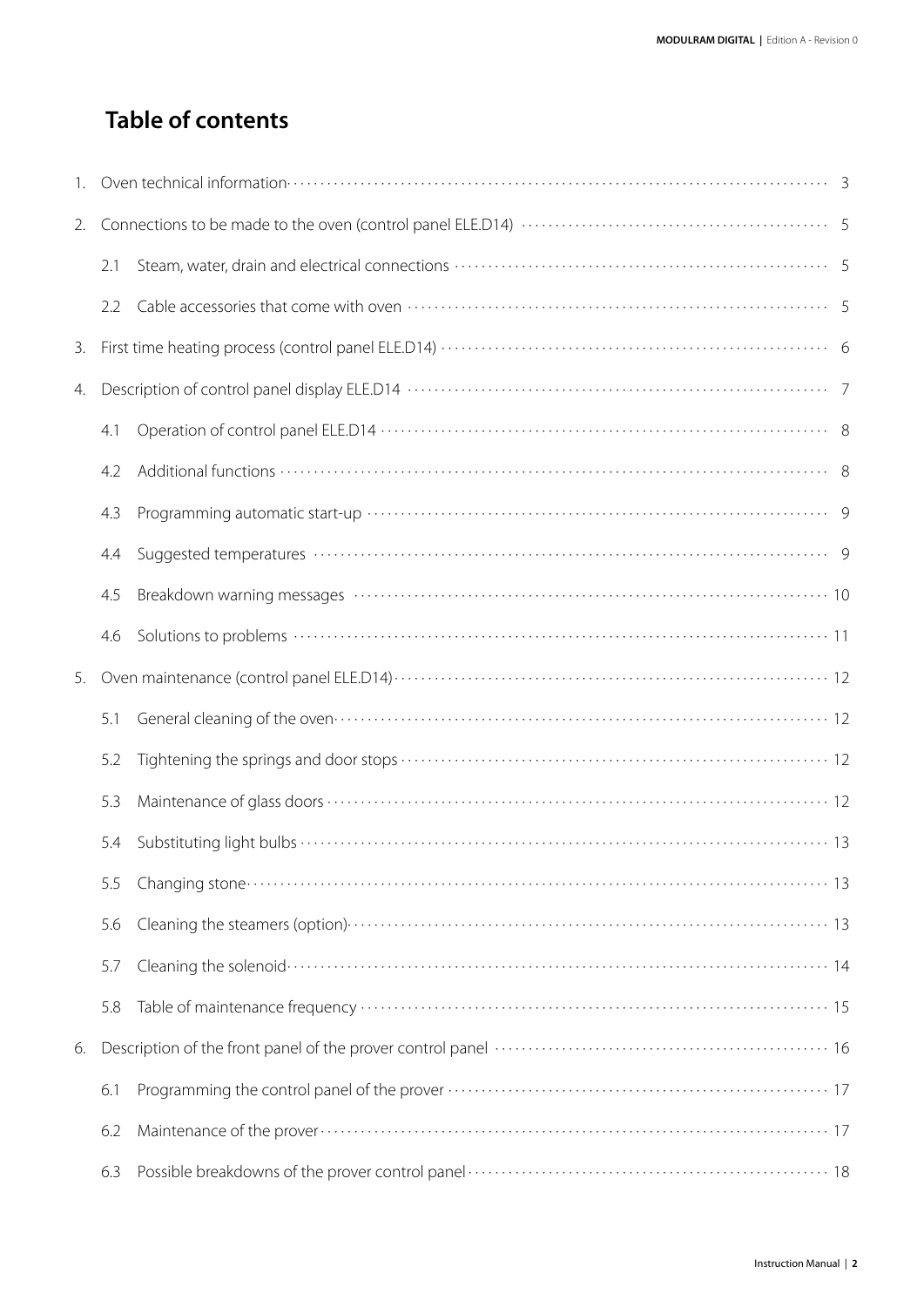### **1 | Oven technical information**

Oven ManufaCturer:

### **Doyon & NU-VU** 5600 13th Street

Menominee, MI, USA 49858

Tel. 1-800-338-9886

**www.doyon.qc.ca**

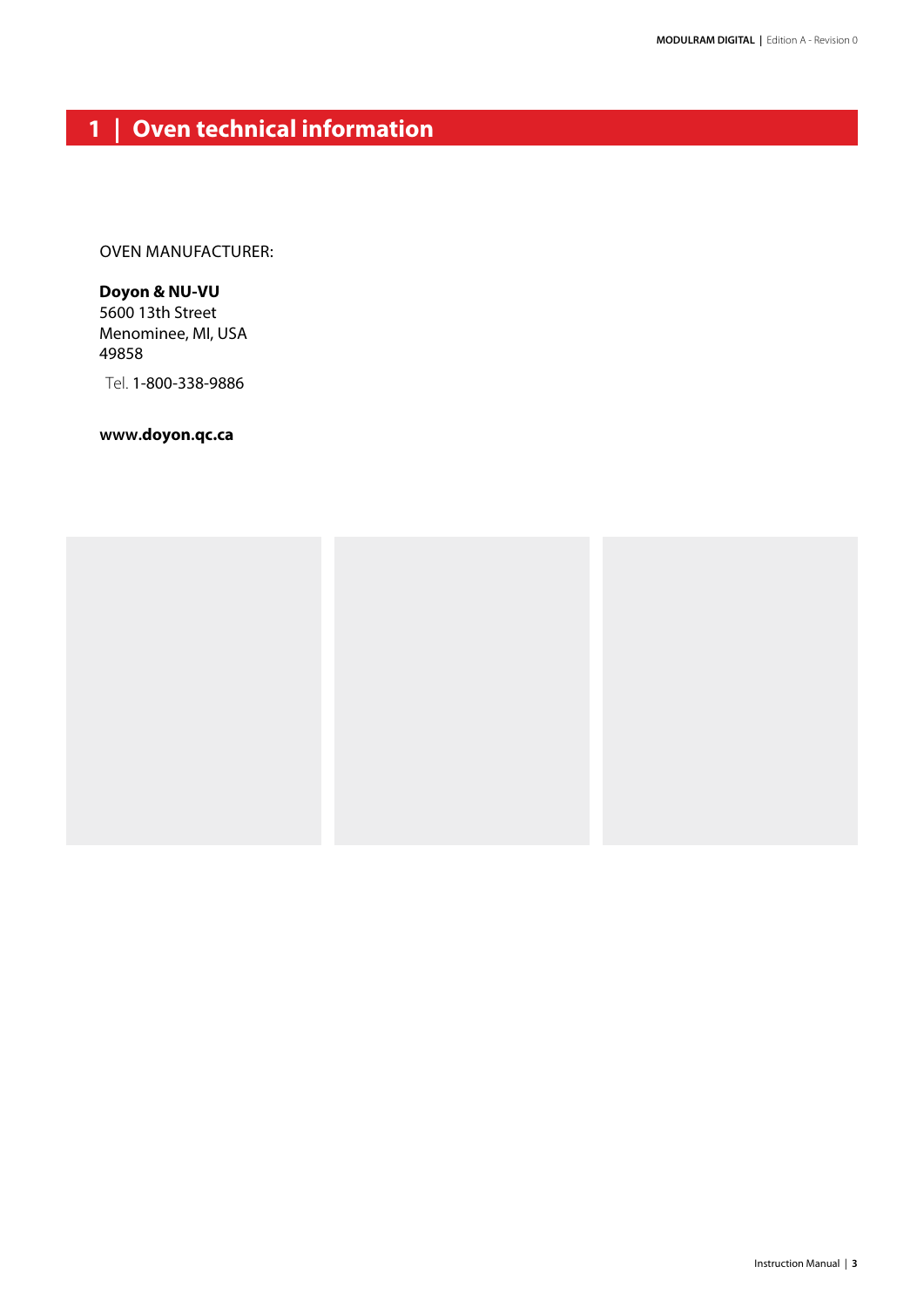## **Oven with control panel 9080**

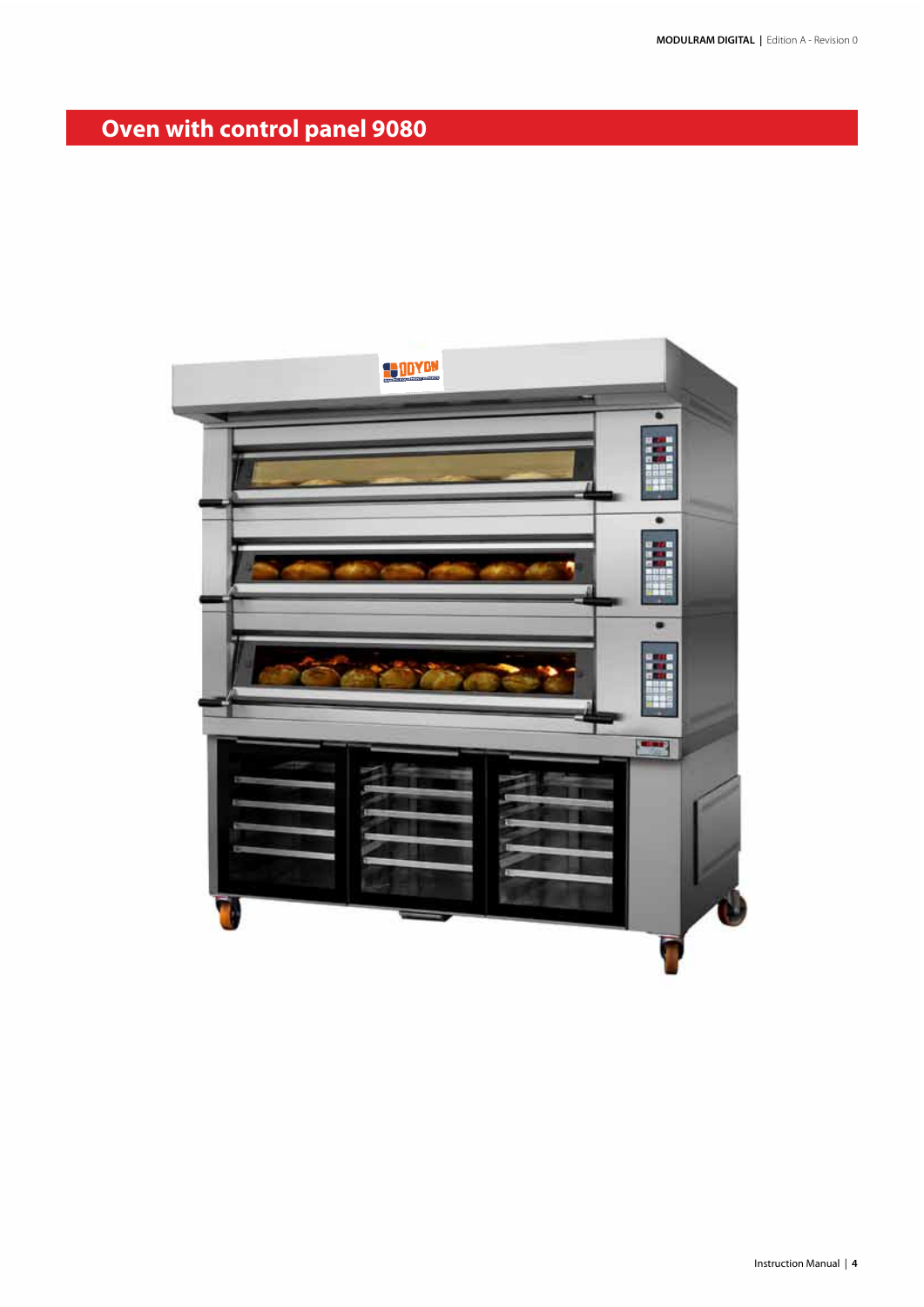### **2 | Connections to be made to the oven (control panel 9080)**

### 2.1 STEAM, WATER, DRAIN AND ELECTRICAL CONNECTIONS

### STEAM OUTPUT

To ensure a successful baking process, the steam output must be independent from the exhaust output.

Install an aluminum tube of 80mm in diameter to separate the steam output from the exhaust output.

### WATER INPUT

The connection of water to the oven should have the following characteristics:

- A pressure between 43 and 50 PSI;
- · If pressure is below this figure install a water pressure booster pump.
- · If pressure is above this figure, install a pressure regulator.
- It is advisable to apply a water softener before connecting the water to the oven, in order to avoid sedimentation of limestone in the steam parts, as this will prolong its life and improve its effectiveness.

### DRAIN

Connect the drain to the sewage system. The connection must be lower than the oven prover bath (when applicable).

### ELECTRICAL POWER INPUT

The client should install an individual circuit breaker that meets the oven power data plate specifications.

Fig. 1.1 Power cable.



Fig. 1.2 Water input.



Fig. 1.3 Drain.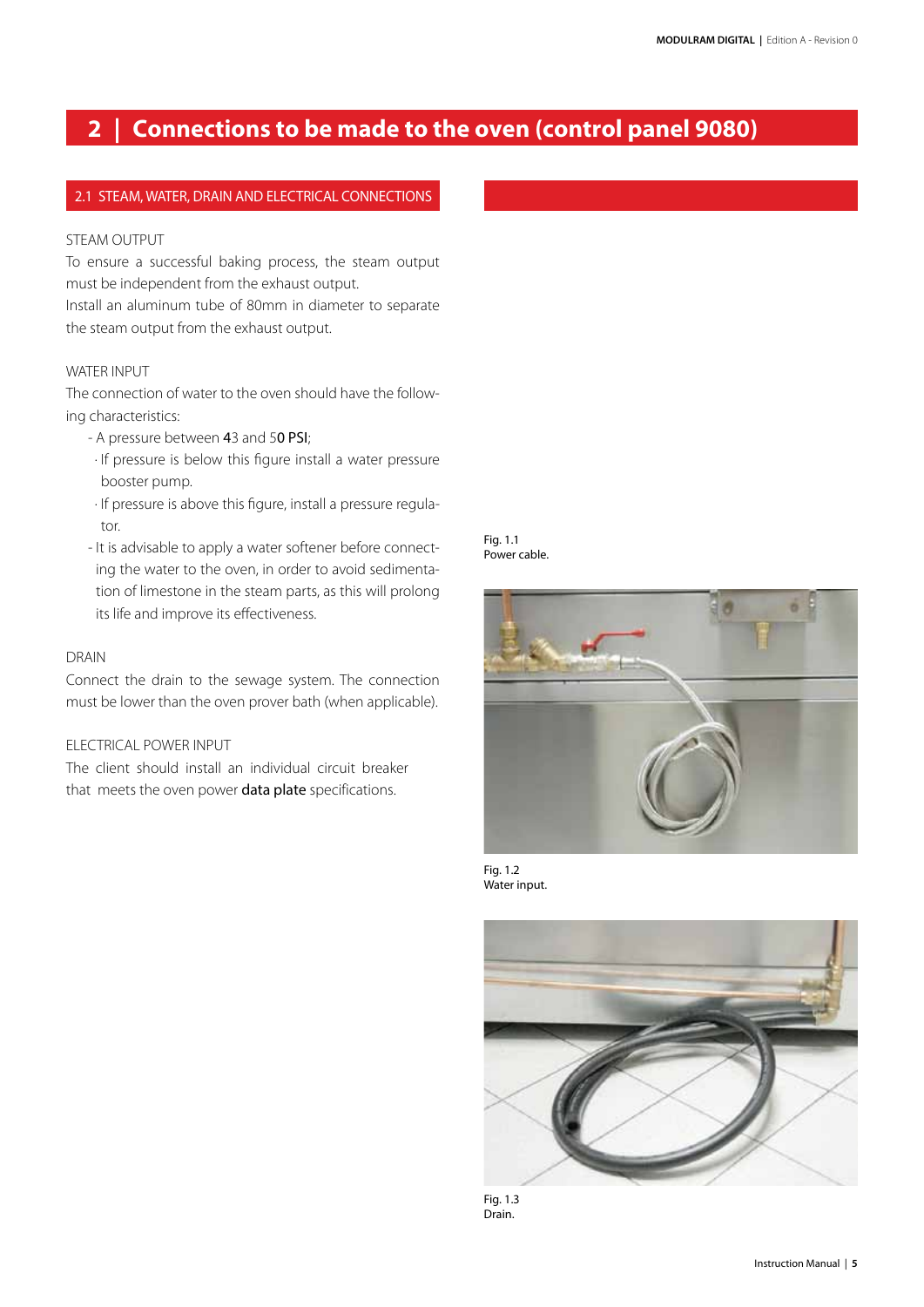### **3 | First time heating process (control panel 8090)**

When the oven is turned on for the first time it will automatically enter Ramalhos mode and show the message: Funtion Test and First Heating on the display of the control panel. You can use the  $+$  and  $-$ , buttons to select one of the operation options shown alternately on the display:

### 1) Function Test:

It is used to check the oven is functioning properly after installation. During this phase the oven temperature will not surpass 50° C. To initiate the function test press the  $\int \Lambda$  button.



### Note

To return to Ramalhos mode, press the  $\left| \bigcap \right|$  button to turn the oven off and on again.

### 2) First time heating the oven



Heating the oven for the first time is extremely important to ensure its future proper functioning and avoid structural problems. The first heating programme must be executed in full and only after it has been completed does the control panel enter normal operation mode. If there is a power cut, the programme will restart in the last temperature recorded with a 25ºC margin. To start this programme press the  $\left[\begin{array}{c} 1 \\ 0 \end{array}\right]$  button.



STONE temperature

The whole process will be managed automatically by the control panel.

Throughout the process the display will alternately show different information, namely:

### Note

The first heating process may take up to 6 hours.

### END OF FIRST HEATING PROCESS

Once all stages of the first heating programme are completed the control panel will show the following information:

| <b>TEMP</b> |        | Ę  | First heating of the oven    |
|-------------|--------|----|------------------------------|
|             | $\Box$ |    | Ramalhos mode                |
| <b>TEMP</b> |        | EI | End of first heating process |

Finally press  $\left[\bigwedge_{k=1}^{n} I_k\right]$ , you may now start the baking cycle.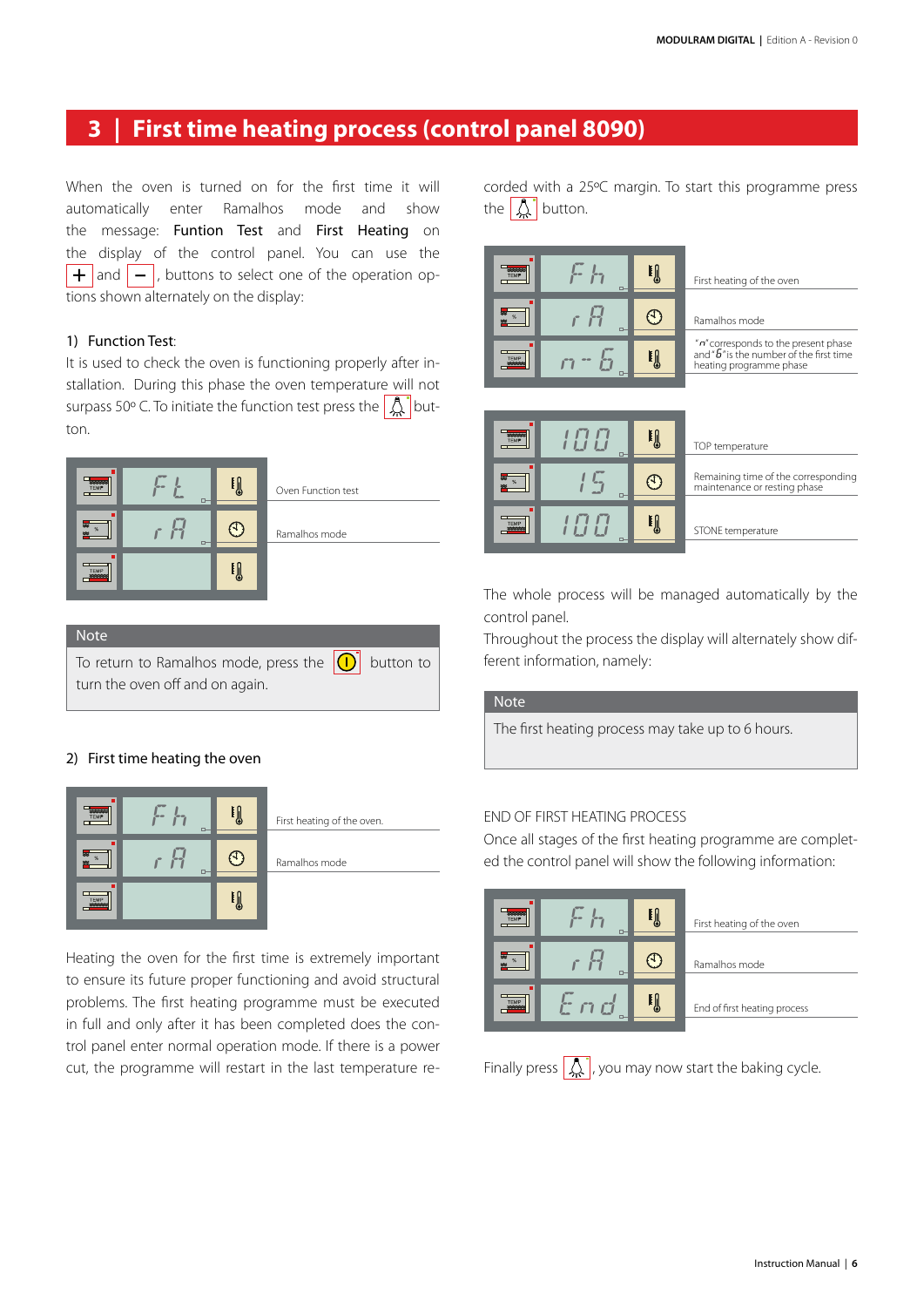### **4 | Description display of control panel 9080**



 $(1)$  $(2)$  $\left(3\right)$  $\binom{4}{}$  $\binom{5}{ }$  $(6)$  $\left( \overline{7}\right)$ 8  $\circ$  $\sqrt{10}$  $(1)$  $(12)$  $(13)$  $(14)$  $(15)$  $(16)$ TOP DISPLAY CLOCK DISPLAY STONE DISPLAY Button to increase numbers Button to decrease numbers TOP TEMPERATURE BUTTON STONE TEMPERATURE BUTTON Clock button Steam injection button Light button EXHAUST BUTTON **ECO BUTTON** Button to heat the steam generator CYCLE BUTTON ON BUTTON Button for front-TOP power and FRONT-STON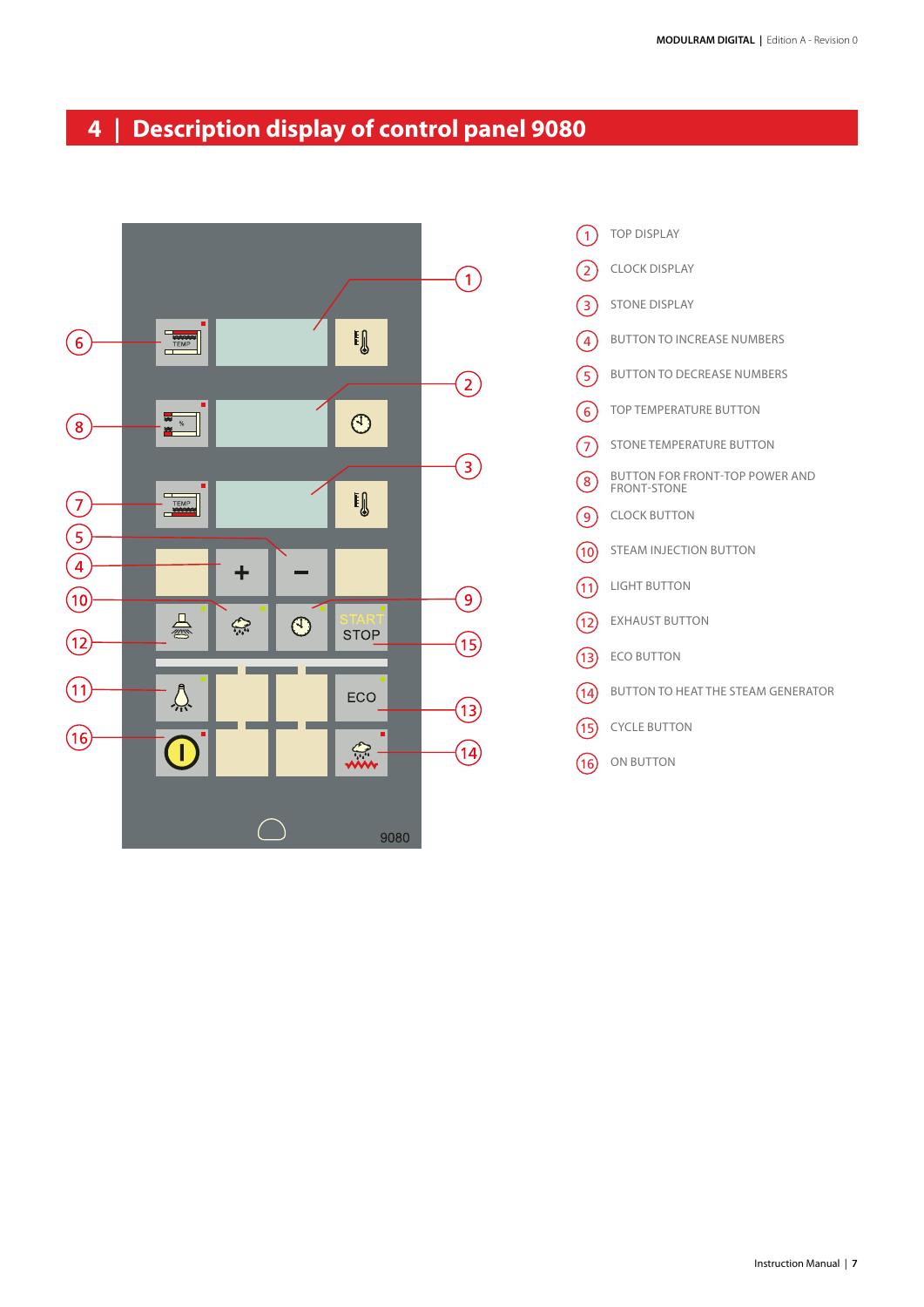#### 4.1 OPeratIOn Of COntrOL PaneL 9080

The control panel will automatically carry out a series of actions which ease the baking process. The actions that you would have to carry out throughout a baking cycle, namely start the timer, inject steam, change the baking temperature, are done automatically and you only needs to press the cycle button on the control panel.

### SETTING THE TEMPERATURE

Press the TOP or STONE button to access temperature selection for TOP and STONE. The correspondent display and but-**TEMP**  $\frac{1}{2}$  and  $\frac{1}{2}$  buttons to select the desired value and validate by pressing the corresponding flashing button (TOP or STONE).

### SETTING THE ELECTRIC POWER FOR FRONT-TOP

AND FRONT-STONE

Lightly press the  $\boxed{\cdot\cdot\cdot\cdot}$  button to select the electric power for FRONT-TOP and FRONT-STONE. The value for FRONT-TOP electric power is seen on the TOP display in % over the TOP electric power. To validate press the **button**. Following, the value for FRONT-STONE is seen on the STONE display in % over the STONE value.

### SETTING THE BAKING TIME

Lightly press the  $\odot$  button to select the desired baking time in minutes. The clock button and display will flash. Following, set the time and confirm by pressing the  $\Theta$  button again.

### STEAM INJECTION

Press the  $\left| \bigoplus \right|$  button for 2-3 seconds to have steam injection.

### STEAM READY

button. When the steam button  $\mathbb{R}^{\bullet}$  is flashing it means that it is not possible to inject steam as the temperature is still below the required value.

As soon as the button stops flashing, the steam injection sys-tem is ready to inject steam and the baking cycle can start.

END OF BAKING WARNING MESSAGE

You can program the duration of the "end of baking" warning message in seconds. Press the  $\mathcal{O}$  button for two seconds and the pilot light and superior display will flash. The display will show the actual duration of the warning message. Define the desired duration and save by pressing the  $\circ$  button again.

When the baking cycle starts, the timer will show the remaining time until 0 is reached. An acoustic signal indicating the end of the baking cycle will be heard. This signal is activated intermittently by the relay and is on for the pre-set period of time. Press any button to cancel the warning.

If the baking cycle is not stopped when the baking time is over, the timer will continue to add time and the oven will continue baking.The clock will be intermittent to alert you to this situation. In the following 2nd, 4th, 6th, 8th and 10th minutes the control panel will activate a brief intermittent warning sound. In the 10th minute the control panel ends the baking cycle automatically.

### 4.2 ADDITIONAL FUNCTIONS

OVEN LIGHT  $\boxed{\mathcal{L}}$ Enables one to turn the oven light on and off.

EXHAUST BUTTON

Enables one to turn the oven exhaust system on and off.

### ECONOMISER BUTTON ECO

This control panel has a system that reduces instant consumed electric power (Economiser) and ensures that the instant consumed electric power does not surpass 50% of the electric power installed in the chamber.

To select the desired ECO value, you must press the  $\left| \frac{\text{e}}{\text{e}} \right|$  button. This button will be lit while it is activated.

The maximum consumption value in Kw is indicated whenever the economiser is activated. It indicates a value which will not surpass the value set in the control panel with regard to the total value that you can define.

### **BUTTON TO HEAT THE STEAM GENERATOR**

This button activates the steam generator.

If this function is off the generator is also off and does not heat steam or enable steam injection to occur. When the steam generator is activated you will hear an acoustic sound and the button  $\left|\mathcal{R}\right|$  lights up.

You may see the actual temperature of the steam generator by pressing the button  $\left( \bigotimes_n \right)$ , for two seconds.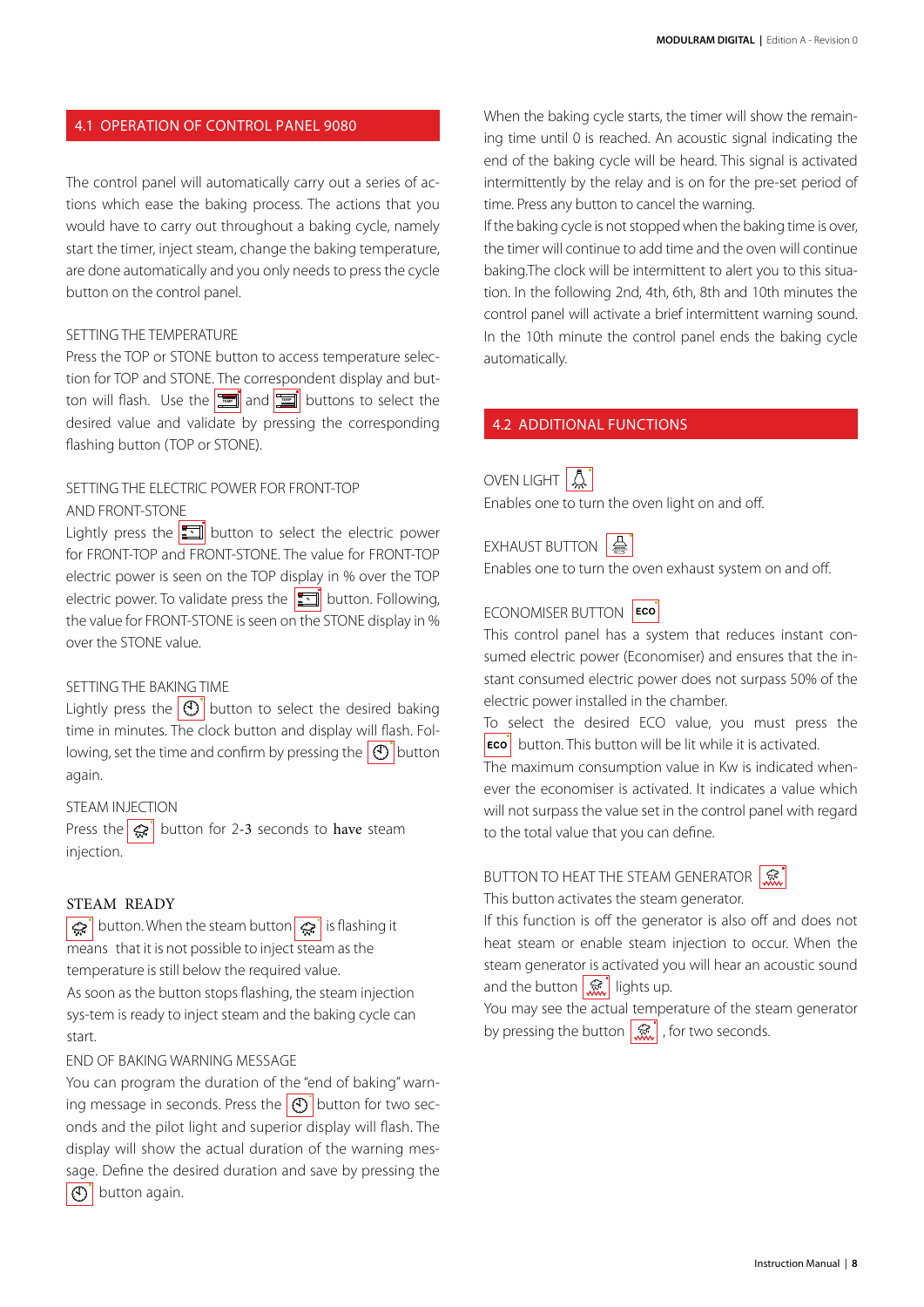### 4.3 Programming automatic start-up

The automatic start-up enables the control panel to turn on the oven automatically after a certain period of time. In this case there is no need to press the  $\Omega$  button manually.

The maximum period of time that you can set for the automatic start-up in hours/minutes is 99h59.

To activate the automatic start-up, press the  $\left| \bigcap \right|$  button for more than 2 seconds.

The display will show the hours and minutes set by you. For example 12 hours and 0 minutes.



Hours display (programmed)

Minutes display (programmed)

If the time shown on the display is not changed, the countdown for the next automatic start-up will start automatically in 5 seconds.

To change the time of the automatic start-up, press  $\overline{+}$  or  $\overline{-}$  button.

Initially you are given the option to change the hours. Press the  $\left| \bigcap \right|$  button to validate and save your alteration. Next, the minutes indicator will start flashing. Alter the minutes following the same procedure used for the hours..

. The programmed time is saved and will be displayed

whenever you access the automatic start-up feature.

After validating the minutes, the countdown for the automatic start-up begins.

| TEMP<br>$\Box$                                                          | $\Box -$ |   |
|-------------------------------------------------------------------------|----------|---|
| $\begin{array}{c} 8 \times 10^4 \\ 8 \times 10^4 \\ \hline \end{array}$ | $\Box -$ | ٨ |
| TEMP<br><b>SORGE</b>                                                    | $\Box -$ | S |

|  |  | Hours display (countdown) |
|--|--|---------------------------|

Minutes display (countdown)

Seconds display (countdown)

Throughout this process the  $\left| \bigcup \right|$  button and the  $\left| \bigcup \right|$  hetter on the hour display will flash.

When the timer reaches 0, the control panel will turn on automatically.

During the countdown:

- · Should you wish to change the remaining time, press the  $\boxed{\bigcap}$  button for two seconds and follow the previous indications.
- · Press the  $\left|\bigoplus\right|$  button lightly to cancel the automatic start-up and turn the control panel on.
- · In the event of a power cut, the automatic start-up will restart from the moment it took place, i.e.. will continue on for the amount of time the power cut lasted.

### **4.4 SUGGESTED TEMPERATURES**

|                 | <b>BREAD</b>         |                        |                 | <b>PASTRIES</b> |                       |                               |                 |
|-----------------|----------------------|------------------------|-----------------|-----------------|-----------------------|-------------------------------|-----------------|
| <b>TOP</b>      | <b>FRONT-</b><br>TOP | FRONT-<br><b>STONE</b> | <b>STONE</b>    | <b>TOP</b>      | FRONT-<br>TOP         | <b>FRONT-</b><br><b>STONE</b> | <b>STONE</b>    |
| $500^{\circ}$ f | 10%                  | $+5%$                  | $450^{\circ}$ f |                 | $410^{\circ}$ f + 10% | $+5%$                         | $375^{\circ}$ f |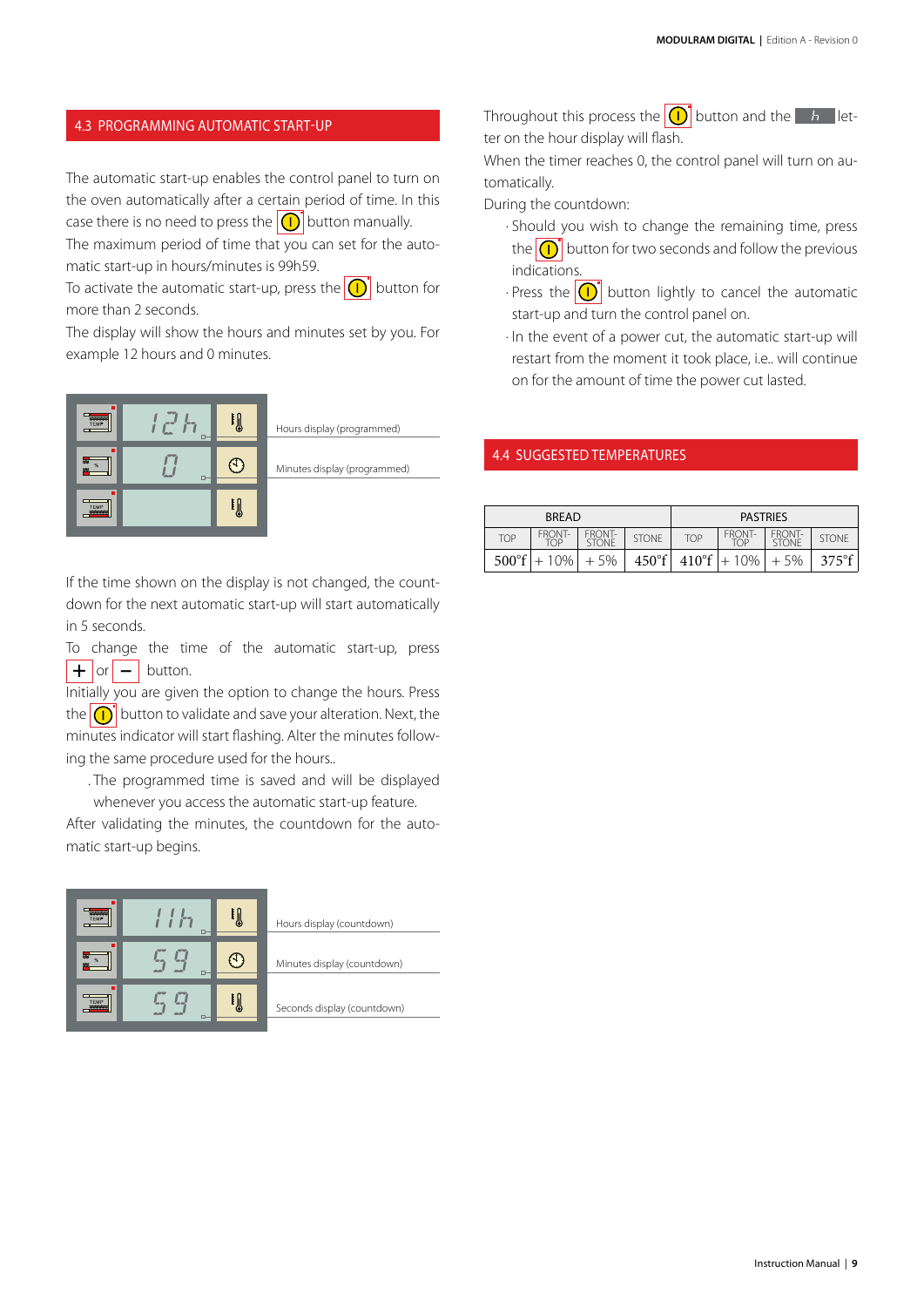### 4.5 BREAKDOWN WARNING MESSAGES

Some breakdowns will activate a warning message that shows up on some displays. The warning relay will also be activated until the breakdown is acknowledged and a button is pressed. The warning relay will then be deactivated but the warning message will continue showing on the display until the problem is solved. Breakdowns deactivate all heating outputs of the control panel. Following is a list of possible breakdowns:

| <b>Code / Message</b>                                                                | Problem                                            | <b>Solution</b>                                                                                |
|--------------------------------------------------------------------------------------|----------------------------------------------------|------------------------------------------------------------------------------------------------|
| E <sub>1</sub><br>TOP display<br>$\sim$ $\sim$ $\sim$                                | The TOP thermocouple is rup-<br>tured or reversed. | Call for technical assistance.                                                                 |
| E <sub>2</sub><br>STONE display $\left  \begin{array}{cc} - & - \end{array} \right $ | The STONE thermocouple is<br>ruptured or reversed. | Call for technical assistance.                                                                 |
| E <sub>3</sub><br>TOP display<br>$-H-$                                               | The STEAM thermocouple is<br>ruptured or reversed. | Call for technical assistance.                                                                 |
| E <sub>10</sub><br>[H L d]<br>TOP display                                            | The control panel temperature<br>is set too high.  | Check if the temperature of the control panel is too<br>high or call for technical assistance. |
| E <sub>11</sub><br>Hto<br>TOP display                                                | The oven temperature is set<br>too high.           | Call for technical assistance.                                                                 |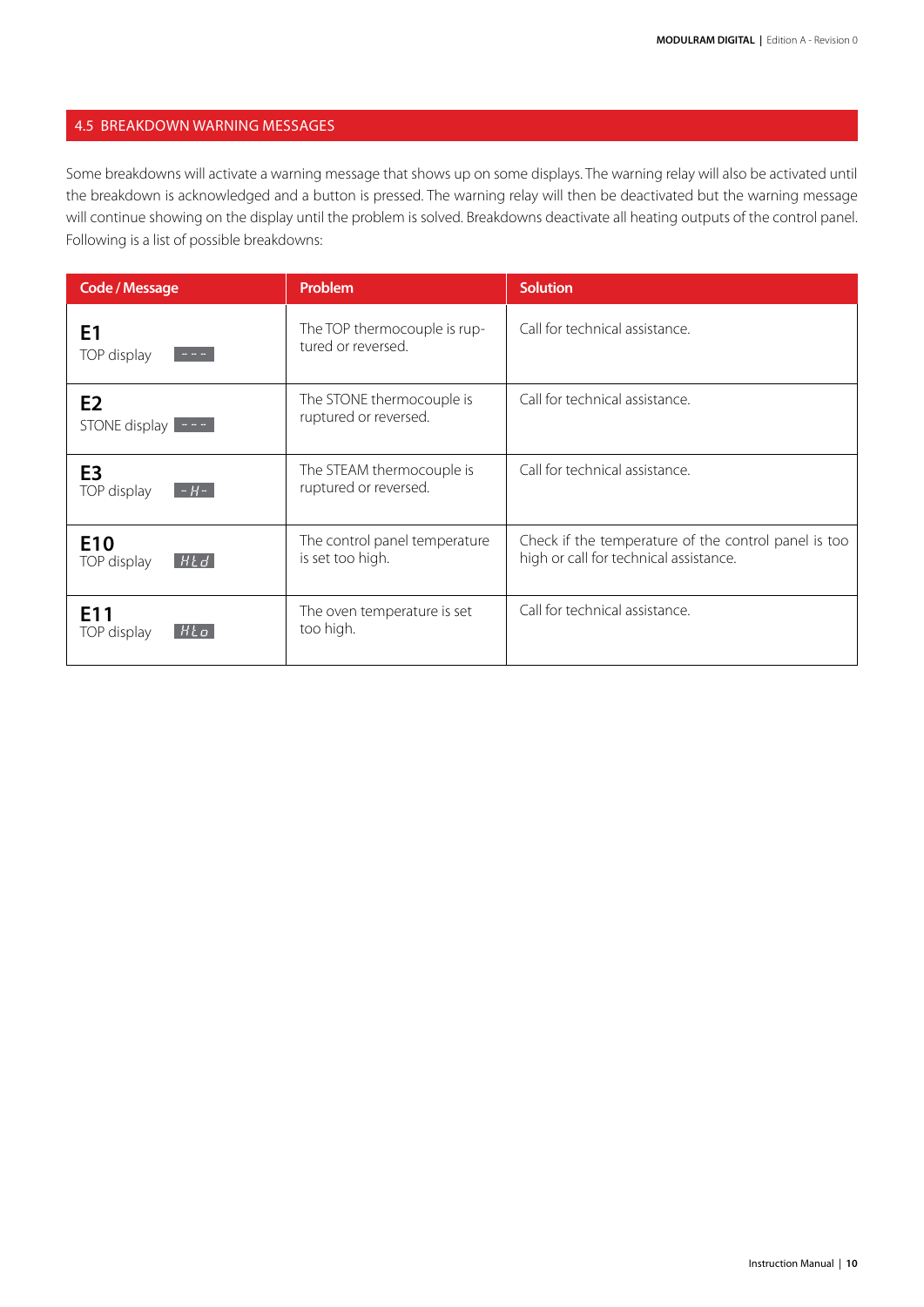### 4.6 Solutions to problems

| <b>Breakdowns</b>                                                                                           | Problem                                                                                     | <b>Solution</b>                                                                                                    |
|-------------------------------------------------------------------------------------------------------------|---------------------------------------------------------------------------------------------|--------------------------------------------------------------------------------------------------------------------|
| · The light in one of the<br>chambers does not turn on                                                      | 1. Light bulbs are burnt out.                                                               | 1. Substitute the burnt out light bulbs.                                                                           |
| · None of the lights in any of<br>the chambers turn on                                                      | 1. Light and transformer pro-<br>tection breakers are off.<br>2. Light bulbs are burnt out. | 1. Call for technical assistance.                                                                                  |
| $\cdot$ The oven is on and the<br>heating temperature has<br>been selected but the oven<br>will not heat up | 1. Oven's internal breakers are<br>off.                                                     | 1. Call for technical assistance.                                                                                  |
| · The bread is baked on the<br>inside but not on the outside                                                | 1. Oven is too hot                                                                          | 1. Reduce the oven temperature a little.                                                                           |
| · The bread is well baked but<br>does not rise as it should                                                 | 1. Oven is not hot enough.                                                                  | 1. Increase the oven temperature a little.                                                                         |
| · There are sprinkles of water<br>visible on the oven stones                                                | 1. Water pressure is greater<br>than 3.5 kg.                                                | 1. Try to ensure that the water pressure is less than<br>3.5 kg. (If necessary, install a pressure regulator).     |
| · There is not enough steam<br>output                                                                       | 1. Water pressure is less than<br>3.0 kg.                                                   | 1. Increase pressure so that it is equal to or greater<br>than 3.0 kg. (If necessary apply a water pump).          |
| · The baking throughout the<br>oven is not uniform                                                          | 1. Phase is missing.                                                                        | 1. Check that the 3 phases are well inserted or request<br>technical assistance.                                   |
| · The chamber has no bath.                                                                                  | 1. Breaker is off.<br>2. Solenoid is jammed.<br>3. Resistance is damaged.                   | 1. Call for technical assistance.                                                                                  |
| · The chamber panel does not<br>turn on                                                                     | 1. Unplugged.<br>2. Panel is damaged.                                                       | 1. Call for technical assistance.                                                                                  |
| · "PAR" rupture: top, stone or<br>steam                                                                     | 1. Top, stone or steam probe is<br>damaged.                                                 | 1. Substitute probe that is 1.0 m from the top or stone.<br>If it is the steam probe it is at a distance of 2.5 m. |

Note

If following the instructions in the solutions provided above does not solve your problem, or if a different problem emerges, request technical assistance from Ramalhos.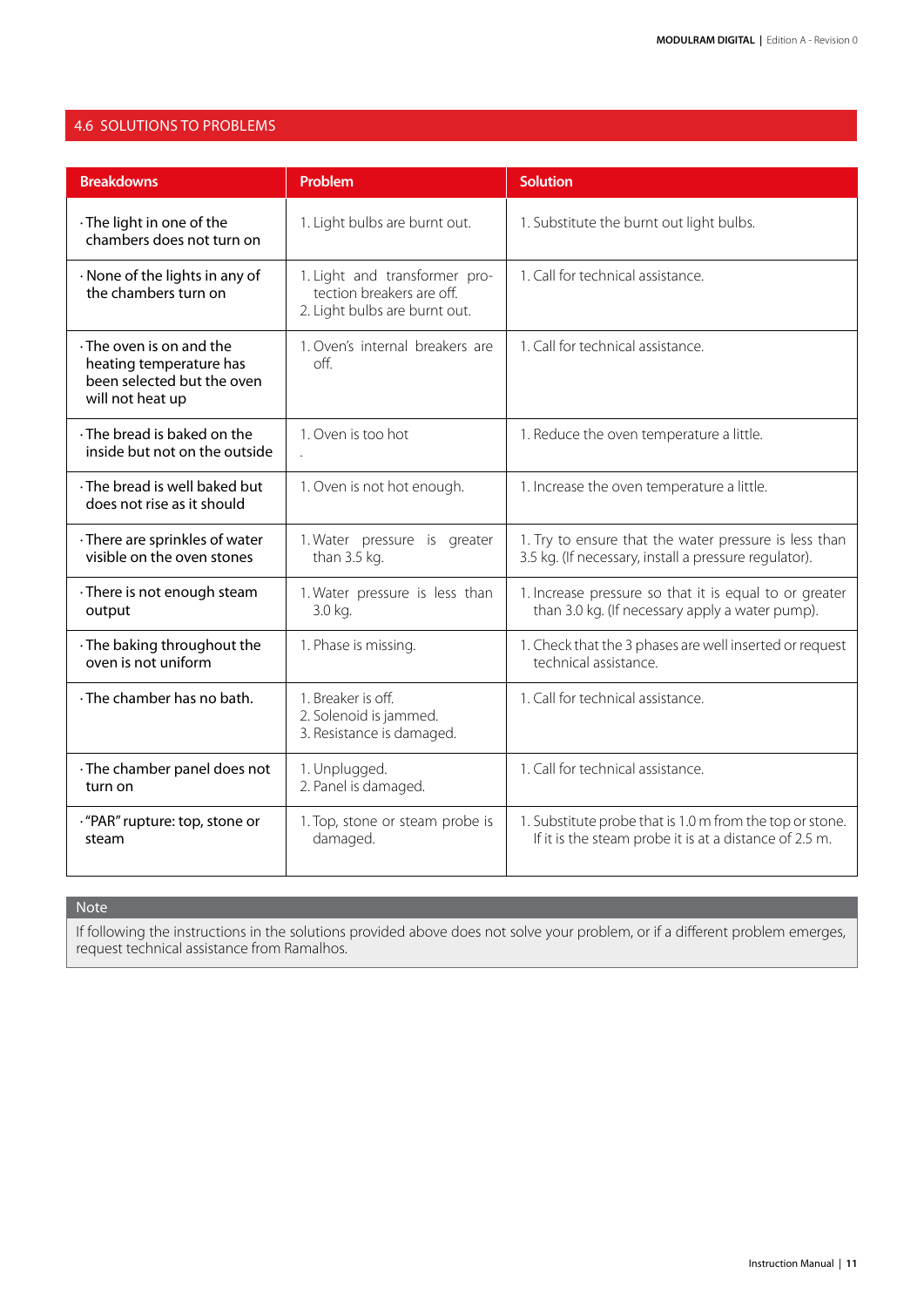### **5 | Oven Maintenance (control panel 9080)**

### 5.1 GENERAL CLEANING OF THE OVEN

The oven must be cleaned on a regular basis and whenever needed to prevent the formation of crusts that cannot be easily removed.

Cleaning must be done as follows:

- 1. Never soak the oven electrical or electronic parts in water. Do not use abrasive products (sandpaper, etc) as they may scratch the oven.
- 2. Use an appropriate cleaning product to clean stainless steel surfaces.
- 3. Use a damp cloth to clean the external surfaces (except for the control panel).

#### Note

Do not use water jets to clean the oven.

### 5.2 Tightening the springs and door stops

Adjust compensation springs on the doors. Follow instructions below.

Fig. 2.2



Remove protection isolation.

Fig. 2.1 Loosen the screws on the left side panel.



Fig. 2.3 …until the springs and door stop are showing.



Fig. 2.5 Tighten door stop.



Tighten springs.

### 5.3 MAINTENANCE OF GLASS DOORS

### CLEANING THE GLASS DOORS

With time the glass doors build up sediments. Therefore, they must be cleaned on a regular basis.

Use warm water (between 30-40ºC) to clean the glass. It should not be cleaned with cold water as the temperature differential may cause the glass to break. A suitable detergent may also be used.

### REPLACING THE GLASS OF THE DOORS

Proceed as follows to replace the glass of the doors:

- 1. Remove the glass by unscrewing the screws (see fig. 3)
- 2. Place the new glass in the right position.
- 3. Tighten the screws (to prevent the glass from breaking, the screws should not be too tight).



Fig. 3 Loosen the screws to substitute glass.

Follow the same procedure to replace the inner glass. Use a high temperature silicone to seal the inner glass.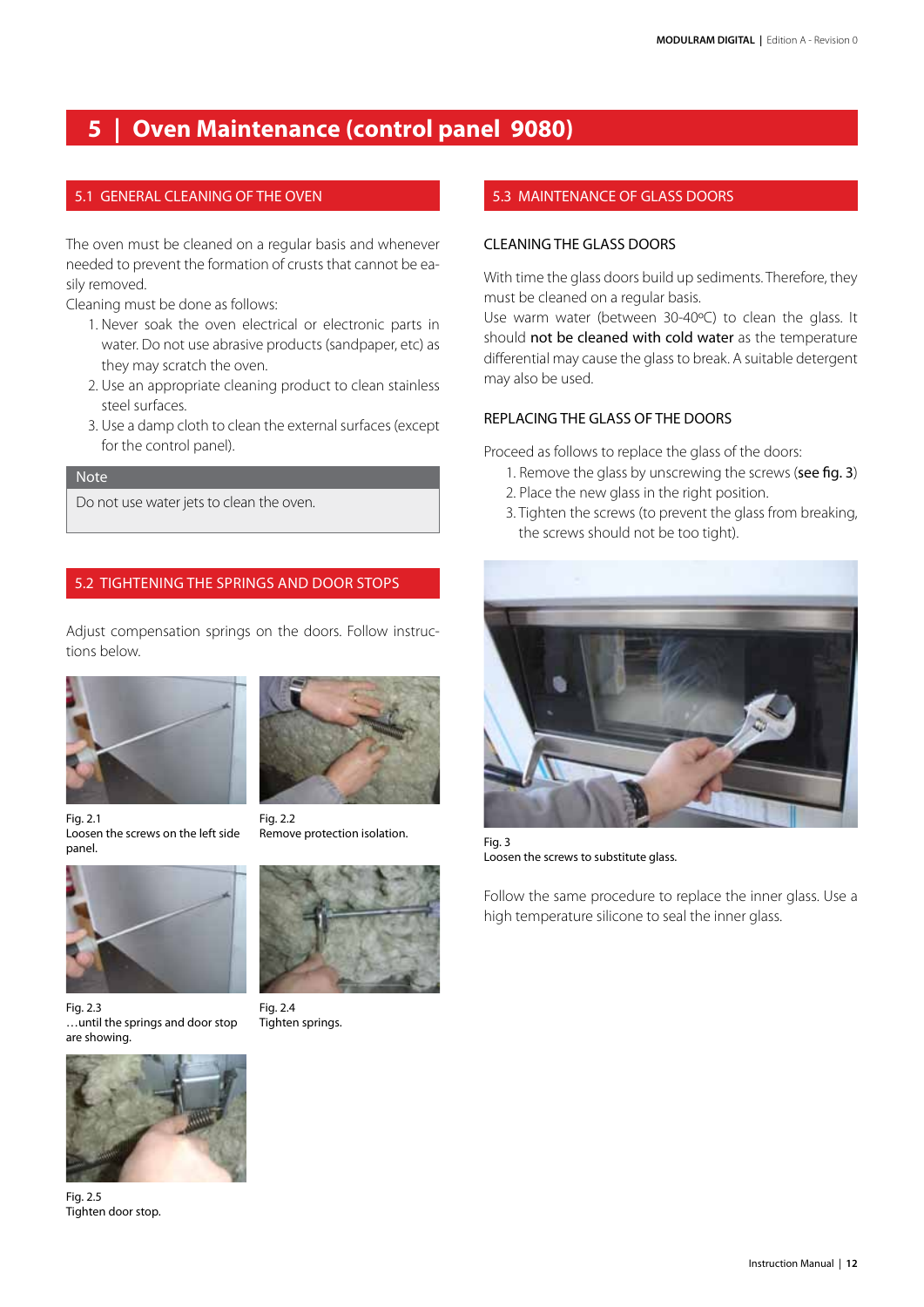### 5.4 SUBSTITUTING LIGHT BULBS 5.6 CLEANING THE STEAMERS (OPTION)

Light bulbs can only be substituted with bulbs that are 12 Volts; 20 Watts, if not, the lighting system can be damaged

Fig. 4.2

holder.





Loosen the light bulb socket

Fig. 4.1 Loosen the screws on the right panel.



Fig. 4.3 Remover the socket.



### Importante note

Before starting to substitute the light bulbs, unplug the oven from the electric socket.

### **Warning**

Do not look directly at the light bulbs when they are turned on.

### 5.5 CHANGING STONE



Fig. 5.1 Loosen lower frame screws.



Fig. 5.2 Remove frame.



Fig. 6.1 Loosen the back steam output.



Fig. 6.2 Loosen the back panel.



Fig. 6.3 Loosen the water input tube.



Fig. 6.5 Remove the filter and clean the limestone from all of the openings.

By putting the filter back in its original position, it is necessary to check the connecter and if it is damaged it must be replaced.

#### Important

This should be done biannually.



Fig. 6.4 Loosen the oval flange.

Instruction Manual | **13**



Fig. 5.3 Remove stone.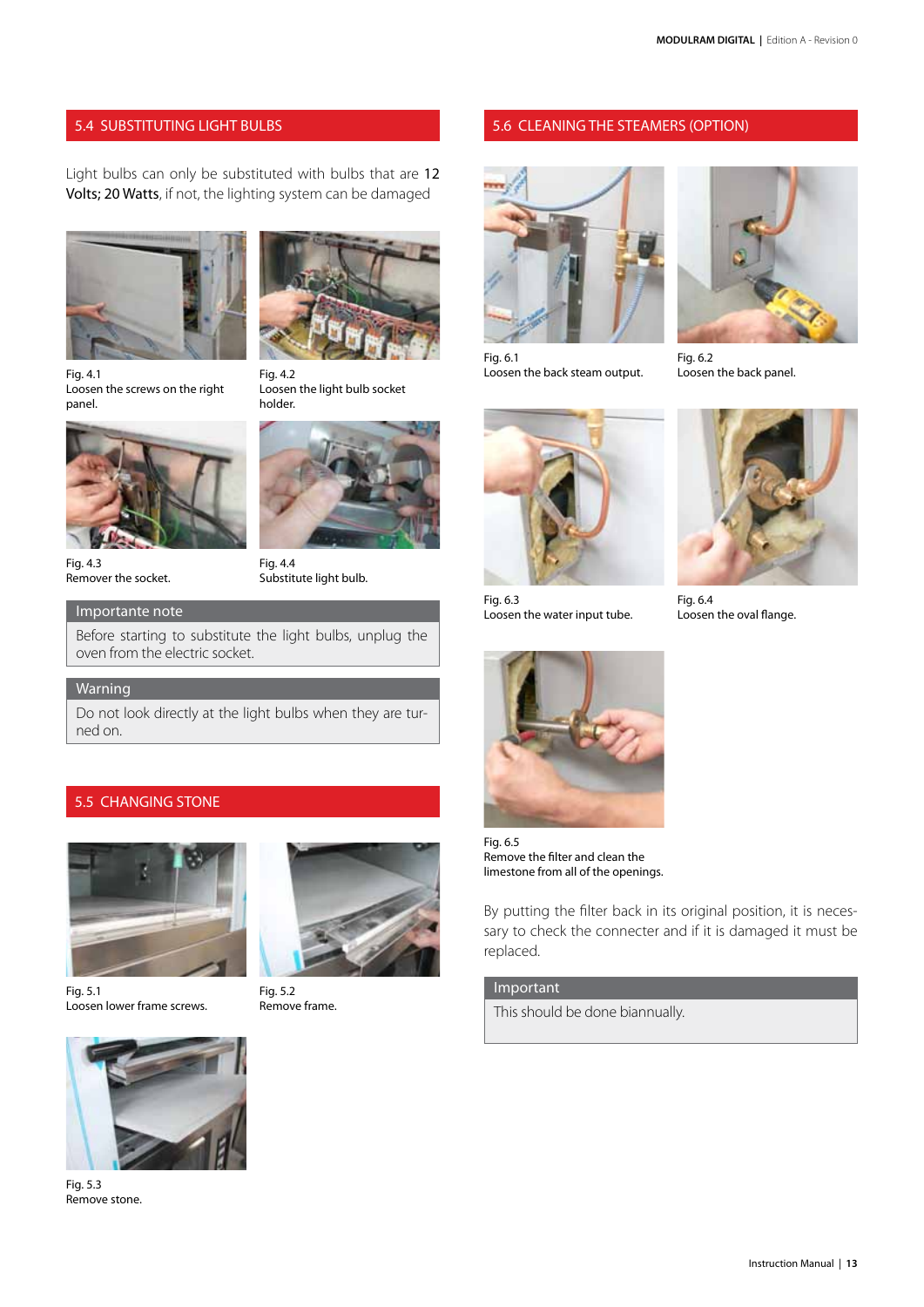### 5.7 CLEANING THE SOLENOID

When the solenoid allows water to pass it is necessary to clean its interior.



Fig. 7.1 Loosen the nut (remove it).



Fig. 7.3 Loosen the nut against the solenoid.



Fig. 7.2 Remove the coil.



Fig. 7.4 Carefully remove the piston.

It is also possible that the seal is damaged (fig. 7.5). In this case, it is necessary to substitute the part.



Fig. 7.5 Check if the piston is damaged or dirty, clean or substitute it. Reassemble the solenoid and open the water valve.

### Note

Water source connected to the oven should always be shut off when cleaning the solenoids.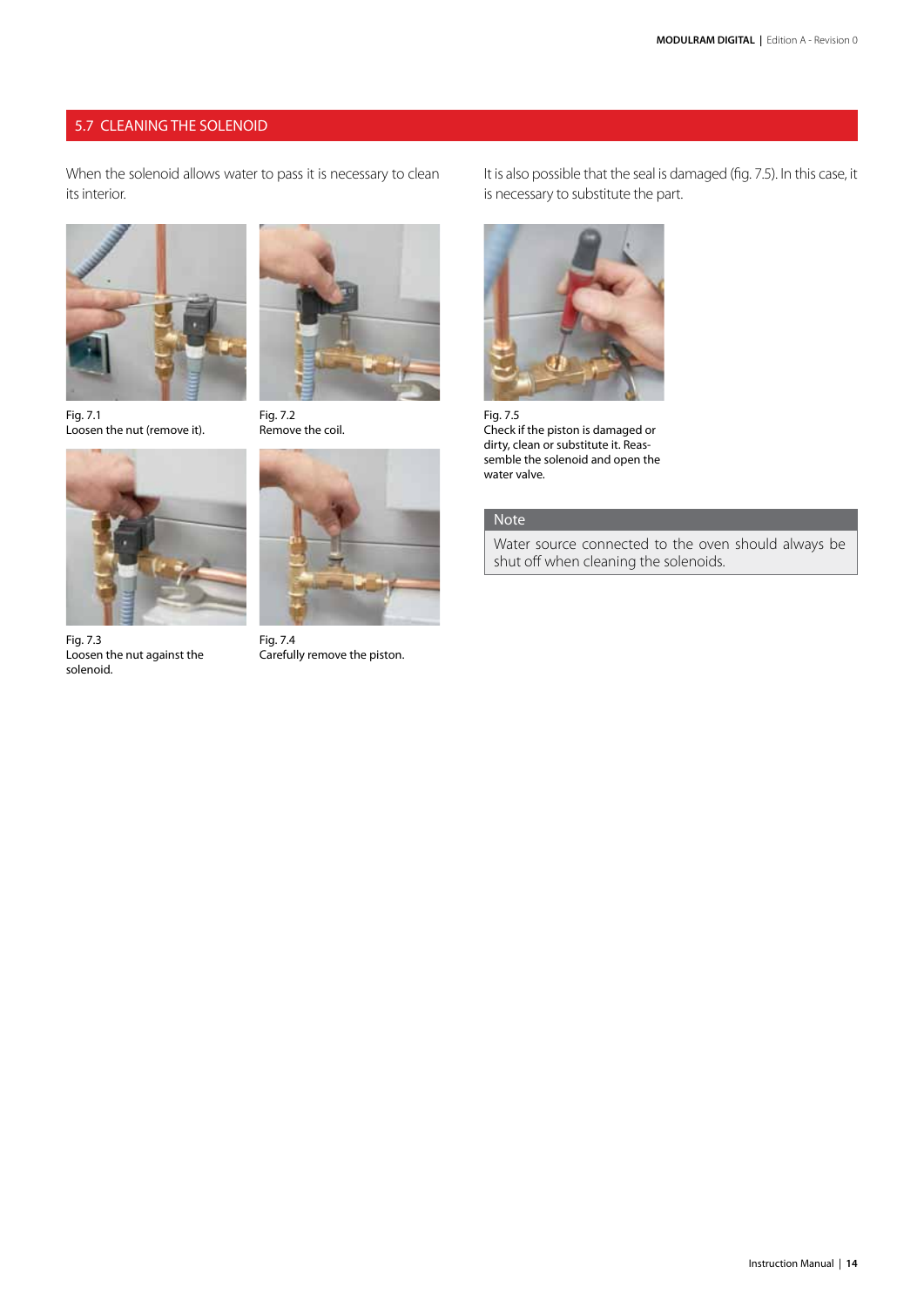### 5.8 Table of maintenance frequency

| <b>Maintenance</b>                          | <b>Frequency</b> | How to do it                                                                                                                                                   |
|---------------------------------------------|------------------|----------------------------------------------------------------------------------------------------------------------------------------------------------------|
| · Steamers                                  | Biannually       | See page 13 (cleaning steamers).                                                                                                                               |
| . Stones                                    | Daily            | Vacuum all of the stones.                                                                                                                                      |
| . Chambers                                  | Weekly           | Should be heated up to baking temperature espe-<br>cially when they have been stopped for a long time<br>in order to avoid oxidation.                          |
| $\cdot$ Cleaning the outside of the<br>oven | Weekly           | Use warm water (30°C to 40°C) and avoid using abra-<br>sive products. On electronic panels avoid using water<br>and any type of liquid. Do not use water jets. |
| Glass and doors                             | Monthly          | Clean with warm water and cleaning products when<br>removed from door. Avoid using iron fillings or san-<br>dpaper to keep glass from getting scratched.       |

### MAINTENANCE WARNINGS

Notwithstanding the fulfilment of the aforementioned deadlines, the oven has a system that warns the operator of the need to carry out periodic maintenance. This warning is a general preventative warning. For such, the shorter term maintenance tasks must be carried out regardless of there being a warning signal.

This warning shows up with the message  $\lfloor t\ c\ h \rfloor$  on the display. This message will be shown on the display as long as the condition that triggered the warning persists.

After the maintenance process has been concluded, the warning must be cancelled as it will reappear in a programmed manner.

In order to do so, proceed as follows:

- 1. Press the  $\boxed{+}$  button for 3 seconds to access the parameter dr
- 2. Press the  $\boxed{+}$  button for 3 seconds to reset the number of hours remaining until the next maintenance warning appears.
- 3. Press the  $\frac{\text{start}}{\text{stop}}$  button to validate and exit the menu.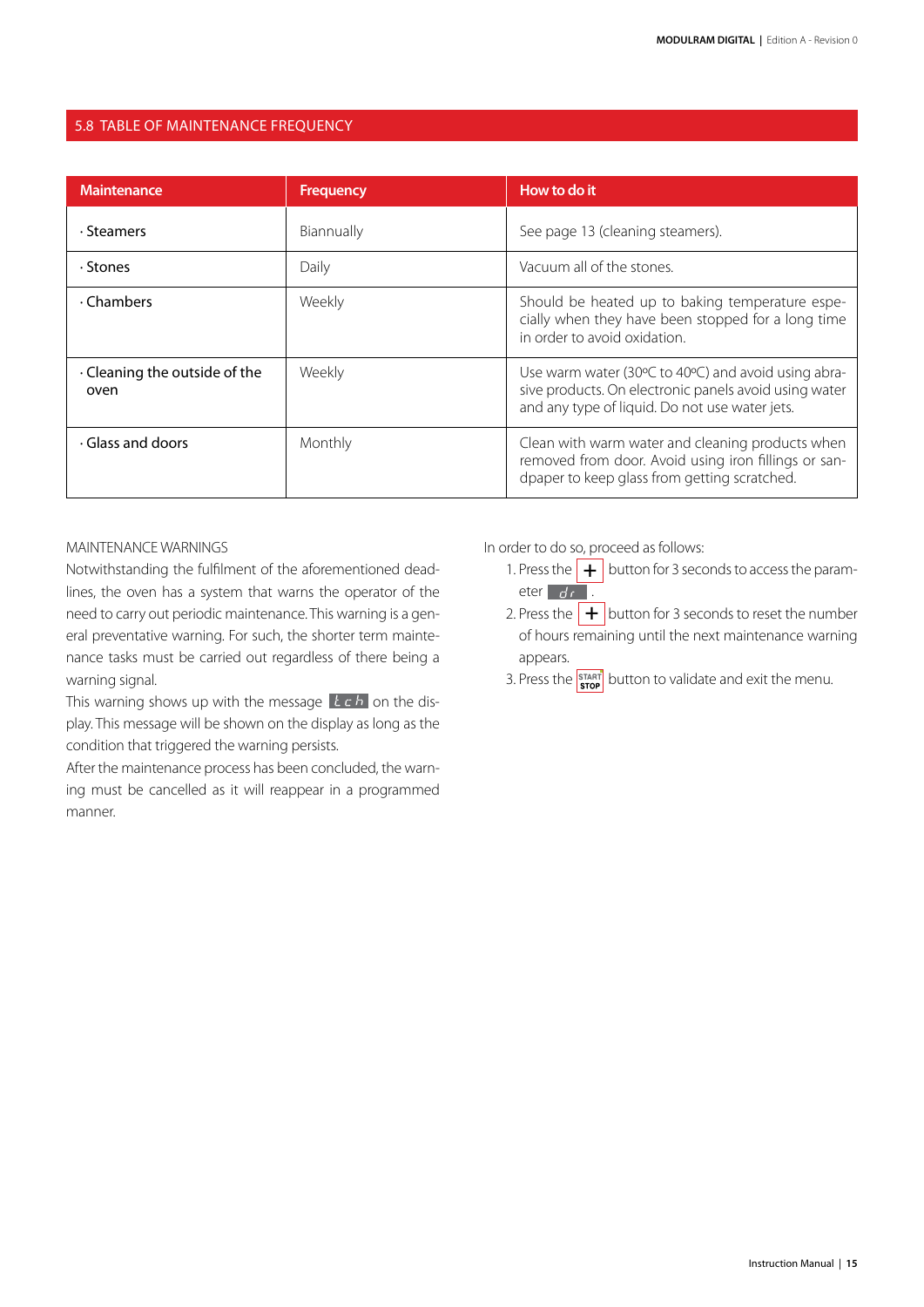### **6 | Description of the front panel of the proofer control panel**



- 1) TEMPERATURE DISPLAY Digital display for viewing prover temperature.
- 2) HUMIDITY DISPLAY

Digital display for viewing prover humidity.

### 3) PROVER HEATING PILOT LIGHT

Turns on the resistances to heat the prover to the desired temperature.

### 4) HUMIDITY PILOT LIGHT

Activates the production of humidity to reach the desired level of humidity inside the prover.



This button has two functions. Pressing once allows for the editing of the temperature inside the prover. A prolonged pressing will turn the heating ON or OFF. If the led button is lit, the heating is turned on.

### 6) HUMIDITY BUTTON

This button has two functions. Pressing once allows for the editing of the humidity level inside the prover. A prolonged pressing will turn the production of humidity ON or OFF. If the led button is lit, humidity is being produced.

### 7) INCREASE VALUE AND LIGHT BUTTON

This button has two functions. The button  $\circledcirc_{\Phi}$  when pressed after the buttons  $\begin{bmatrix} \mathbf{F} \\ \mathbf{F} \end{bmatrix}$  or  $\begin{bmatrix} \mathbf{H} \mathbf{R} \hat{\mathbf{w}} \end{bmatrix}$ , will increase the value shown on the display.

The button  $\mathcal{D}_{\mathbf{\Omega}}$  pressed without previously pressing these buttons will turn on the prover light. If the button is lit, it means the light has been turned on.

### 8) DECREASE VALUE AND OFF BUTTON

The button  $\boxed{\phantom{a} \blacksquare}$  when pressed after the buttons  $\boxed{\text{HR}\%}$  or  $\boxed{\text{O}_{\text{off}}}$ , will decrease the value shown on the display.

If you press the button for more than 2 seconds, the control panel will be turned ON or OFF. If the led button is lit, it means the control panel has been turned off.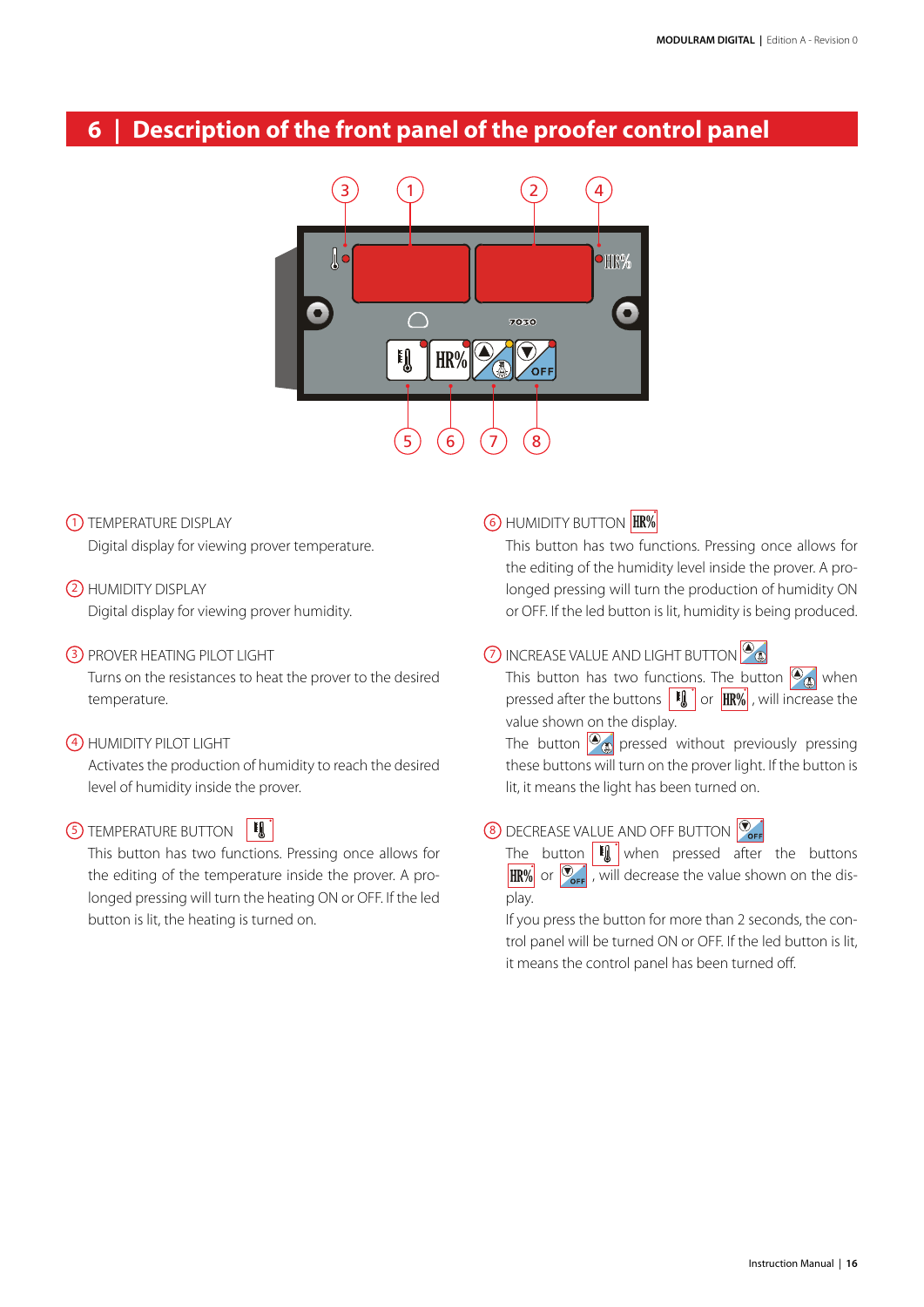#### 6.1 Programming the control panel of the prover 6.2 Maintenance of the prover

With the control panel ON, select the desired temperature and humidity levels. The control panel will maintain these parameters until they have been changed by the user.

 · ON: If the control panel is turned off (OFF), press the  $\bigotimes_{\mathsf{def}}$  button for 2 seconds or more to turn it on. It will assume the previously programmed temperature and humidity levels.

 · INCREASE OR DECREASE value: To modify the parameters for humidity or temperature, briefly press the corresponding button and the value will appear on the display. In order to alter this value use the buttons  $\circledcirc$  or  $\circledcirc_{\text{off}}$  to increase or decrease the respective value. To validate the selected value, briefly press the button corresponding to the value that was altered once again.

 · REGULATING THE PROVER TEMPERATURE: To turn the temperature regulator ON or OFF, press the button  $\left[\mathbf{H}\right]$  for 2 seconds. If the led light is on, the temperature regulator is turned on.

 · REGULATING THE HUMIDITY: The humidity can only be regulated when the led light of the button  $H\mathbb{R}\%$  is turned on. To turn the humidity control panel ON or OFF, press this button for 2 seconds.

 $\cdot$  OFF: When the button  $\overline{\mathcal{O}_{\text{off}}}$  is pressed for 2 seconds or more, the control panel goes from ON to OFF. When OFF, the led light of the button remains on. In this situation, the displays, outputs and buttons are turned off with the exception of the light that can be turned on to allow for its cleaning.

### CLEANING THE SEPTIC BOX



Remove the water from the container on a monthly basis.